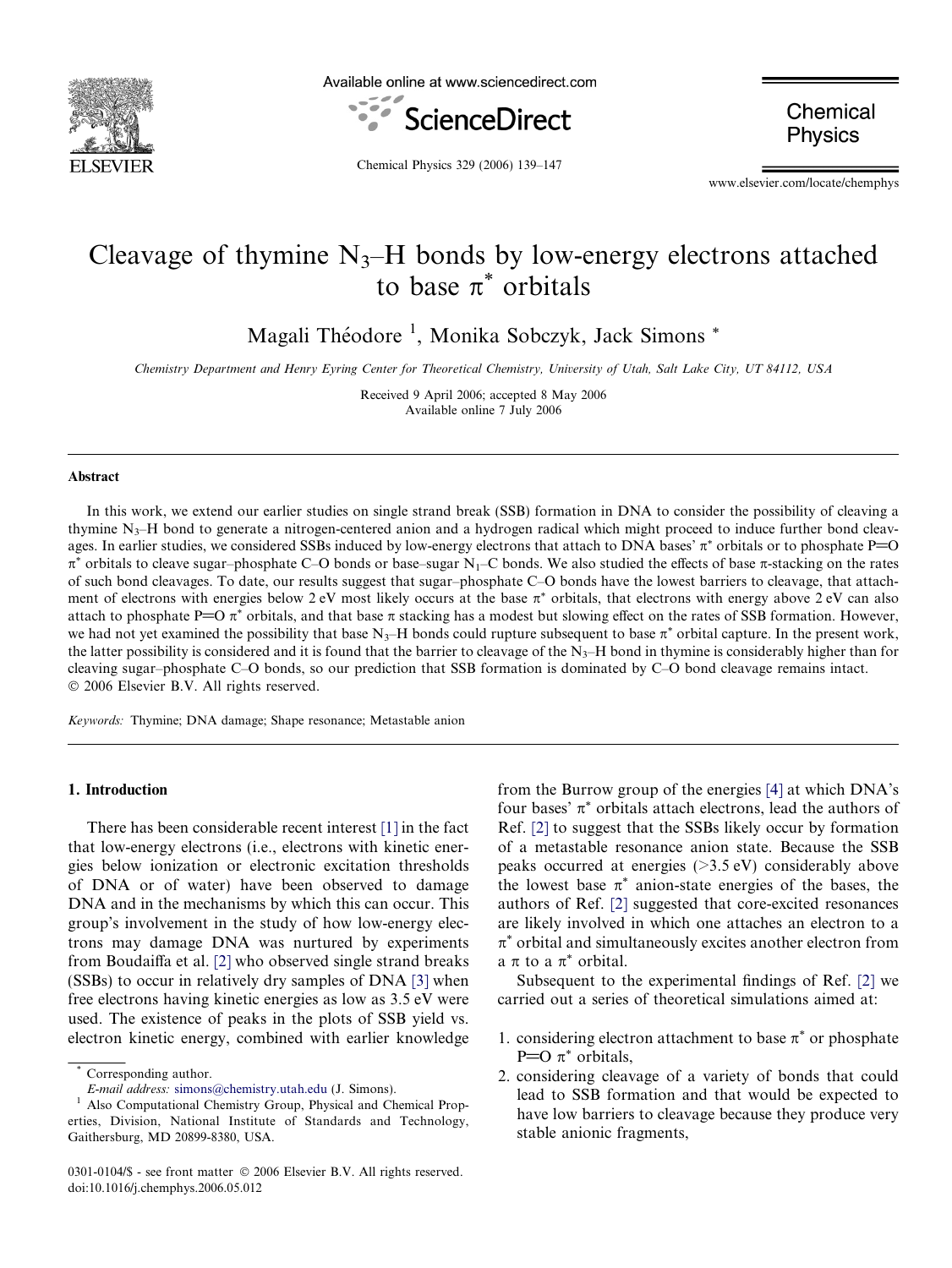<span id="page-1-0"></span>3. predicting the rates of such bond cleavages and thus determining which bond(s) are most likely to be involved in SSB formation.

After our making predictions that even lower-energy electrons than studied in Ref. [\[2\]](#page-8-0) could attach to DNA and cause SSBs and that it is the sugar–phosphate C–O bonds that are most susceptible to such cleavage, two important experimental verifications appeared. In one, the Sanche and Burrow groups [\[5\]](#page-8-0) collaborated and studied electrons in the range (0–4 eV) where we predicted shape resonances could induce stand breaks and again observed SSBs at approximately the same yield as they found in the earlier work using electrons with  $>3.5$  eV energy. Moreover, they showed that the shape of the SSB yield vs. electron energy plot could be duplicated by superposing the shapes of the electron attachment vs. electron energy plots of the four DNA bases. In the second [\[6\]](#page-8-0) publication, the Sanche group carried out chemical analysis of the fragments formed upon electron-induced bond cleavage of DNA base oligomers and found that indeed sugar–phosphate C–O bond cleavage is the dominant fragmentation path leading to SSB formation under these conditions.

We therefore feel confident that our approach to studying bond cleavages in DNA induced by the attachment of low-energy electrons is methodolically sound and is providing important new insights. In this paper, we extend these studies to include consideration of base  $N_3$ –H bond rupture which, by itself, would not produce a rupture in the DNA's backbone structure but which could if the hydrogen atom thus released subsequently attacked the sugar or phosphate units. In Section 2 of the present paper, we review our findings to date on these matters as well as what has been found experimentally subsequent to our investigations. Section [3](#page-5-0) describes the methods we use, Section [4](#page-6-0) contains the results of our current study, and in Section [5](#page-7-0) we summarize our findings.

#### 2. Review of our earlier studies

As discussed above, early solid experimental data showed that electrons with energies >3.5 eV could attach to DNA and induce SSBs. However, which bonds are broken in the SSBs and the details of the mechanism of bond rupture were not yet resolved nor was the possibility of attachment to base  $\pi^*$  orbitals or to other orbital sites firmly established. We therefore undertook several theoretical studies [\[7–11\]](#page-8-0) in which we excised [\[12\]](#page-8-0) one or three base–sugar–phosphate units (an example is shown in Fig. 1) of DNA or a sugar–phosphate–sugar unit and used theoretical simulations to further probe these matters.

The model systems treated in Refs. [\[7–11\]](#page-8-0) consisted of a cytosine- or thymine-containing fragment linked to a sugar and a phosphate, three such cytosine-containing fragments linked by phosphate groups and  $\pi$ -stacked, and a sugar– phosphate–sugar unit.

#### 2.1. Cytosine or thymine electron attachment

The primary findings of two of our earlier studies are summarized below in [Fig. 2](#page-2-0), [Tables 1 and 2](#page-2-0). In Fig. 2, we plot the energy of the cytosine–sugar–phosphate fragment as the phosphate–sugar O–C bond is stretched [\[13\]](#page-8-0) both in the absence of the attached electron and with an electron attached to cytosine's lowest  $\pi^*$  orbital. We plot these data both for an isolated (i.e., non-solvated) fragment as is representative of the samples in [\[2\]](#page-8-0) and when solvated by a medium characterized by a dielectric constant  $\varepsilon$  of 78. We performed the solvated-fragment



Fig. 1. Fragment of DNA excised for study in Refs. [\[7,8\]](#page-8-0) showing the cytosine–sugar–phosphate fragment and the bond that rupture (in Ref. [\[9\]](#page-8-0) the fragment of DNA studied contains thymine instead of cytosine) (taken from Ref. [\[7\]](#page-8-0)).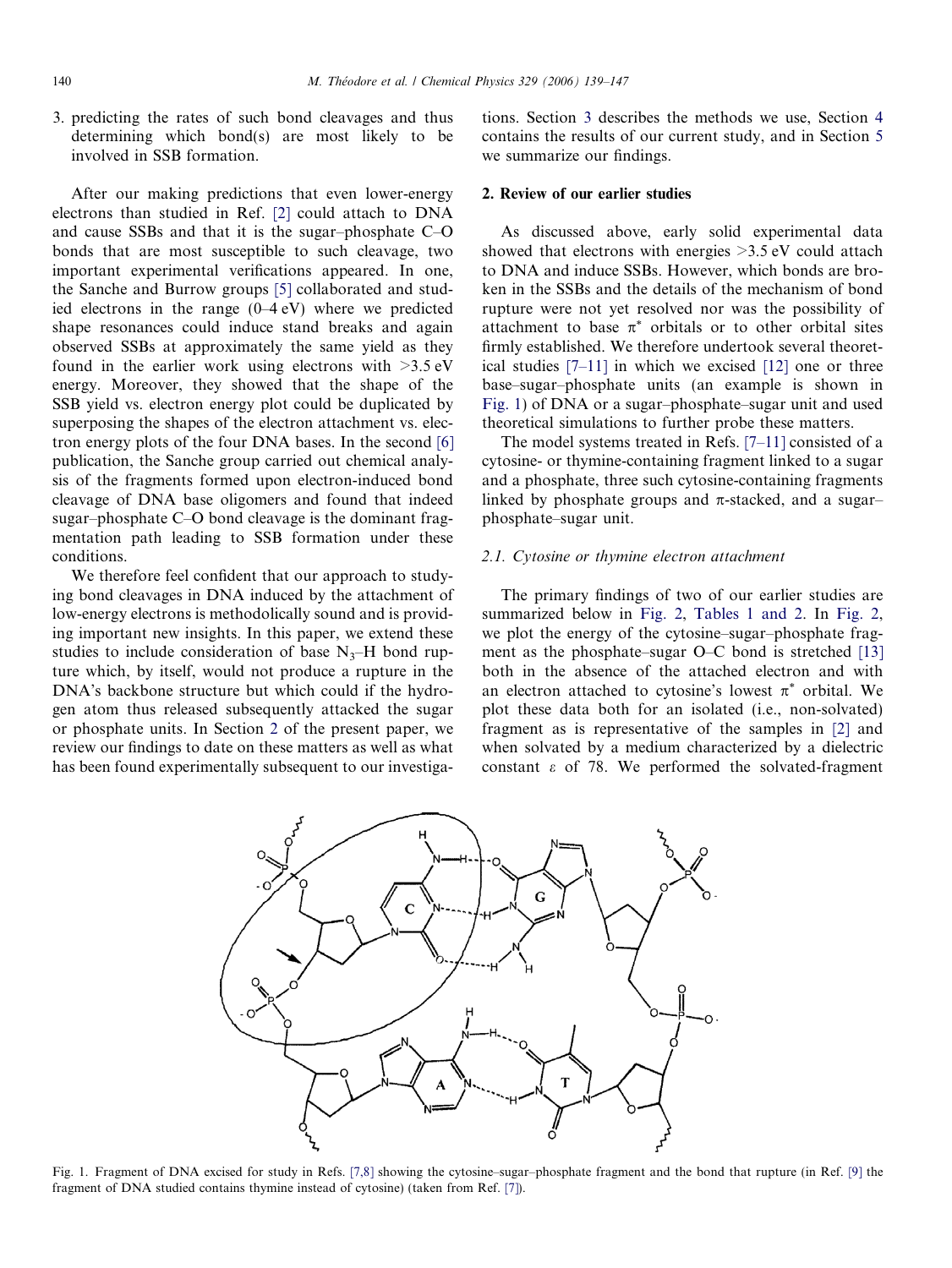<span id="page-2-0"></span>

Fig. 2. Energies of neutral (filled symbols) and anionic (open symbols) cytosine-containing DNA fragment vs.  $C-O$  bond length  $(A)$  as isolated species (top two plots) and with  $\varepsilon = 78$  (bottom two plots) (taken from Ref. [\[8\]\)](#page-8-0).

Table 1

Barriers (kcal/mol) along the C–O bond length for various electron kinetic energies  $E$  (eV) and various solvent dielectric constants  $\varepsilon$  for the cytosine– sugar–phosphate fragment (from Ref. [\[8\]](#page-8-0))

| Electron energy $E$ (eV)      | 0.2 | 0.3 | 0.8 | 10 |    | 15 |
|-------------------------------|-----|-----|-----|----|----|----|
| Barrier ( $\epsilon = 1.0$ )  | 16  |     |     |    |    |    |
| Barrier ( $\epsilon$ = 4.9)   | 18  | 18  |     | 10 |    |    |
| Barrier ( $\epsilon = 10.4$ ) | 19  | 20  | 14  | 10 | 10 |    |
| Barrier ( $\epsilon = 78$ )   | 28  |     |     |    |    |    |

Table 2

Barriers (kcal/mol) along the C–O bond length for various electron kinetic energies  $E$  (eV) and various solvent dielectric constants  $\varepsilon$  for the thymine– sugar–phosphate fragment (from Ref. [\[9\]](#page-8-0))

| Electron energy $E$ (eV)<br>0.45<br>03<br>0.25<br>Barrier ( $\epsilon = 1.0$ )<br>13<br>10<br>Barrier ( $\epsilon$ = 4.9)<br>17<br>14<br>15<br>Barrier ( $\epsilon = 10.4$ )<br>18<br>17<br>14<br>Barrier ( $\epsilon = 78$ )<br>25<br>19 |  |  |     |
|-------------------------------------------------------------------------------------------------------------------------------------------------------------------------------------------------------------------------------------------|--|--|-----|
|                                                                                                                                                                                                                                           |  |  | 1.0 |
|                                                                                                                                                                                                                                           |  |  | 8.  |
|                                                                                                                                                                                                                                           |  |  | 10  |
|                                                                                                                                                                                                                                           |  |  |     |
|                                                                                                                                                                                                                                           |  |  |     |

simulations to gain some idea of how large an effect solvation might have on the SSB formation process we were considering.

Three crucial observations to make from Fig. 2 are:

- (1) that the anion surface has a barrier near  $R = 1.9$  A and subsequently drops to lower energy as  $R$  is further increased, while the neutral-fragment surface monotonically increases with  $R$  indicative of homolytic cleavage of the C–O bond,
- (2) that the anion is electronically metastable with respect to electron autodetachment when solvation is absent but can be rendered electronically stable if solvation is sufficient,
- (3) that even strong ( $\varepsilon$  = 78) solvation does not alter the height or location of the barrier on the anion surface very much.

Analogous curves were obtained for the thymine–sugar– phosphate unit of Ref. [\[9\].](#page-8-0) The heights of the barriers on the cytosine and thymine electron-attached curves are the most important ingredients in determining the sugar–phosphate C–O bond cleavage rates. These barrier heights were computed for a range of solvation strengths and for a range of electron kinetic energies for the cytosine- and thyminecontaining fragments and the results are summarized in Tables 1 and 2.

The range of electron energies  $E$  is representative of the range spanned by the low-lying  $\pi^*$  orbitals of cytosine and thymine. The trends in the data on the cytosine-containing DNA fragment (Table 1) are qualitatively the same as those we obtained for a thymine-containing species (Table 2), although there are quantitative differences in the bondcleavage rates and in how these rates depend on electron energy E and solvation strength  $\varepsilon$ .

From the above barrier data, we were able to estimate the rates of C–O bond breakage subsequent to electron attachment by multiplying the frequency at which a typical C–O bond vibrates (ca.  $10^{13} s^{-1}$ ) by the probability P that thermal motions can access the barrier height  $\Delta$ :  $P = q^{-1} \exp(-\Delta/kT)$  where q is the vibrational partition function for the  $N_3$ –H vibration. We found these barriers  $\Delta$  to vary from ca. 5 to 28 kcal/mol for the cytosine-containing fragment (Table 1) and from 7 to 25 kcal/mol for the thymine-containing (Table 2) fragment; they are smallest at higher *E*-values and they depend on the solvation environment as shown in Tables 1 and 2.

It was thus suggested in Refs.  $[7-11]$  that accessing the barrier on the  $\pi^*$  anion surface would be the rate-limiting step in SSB formation (subsequent to electron capture) by the  $\pi^*$  base anion mechanism that we suggested. Further, it was predicted that C–O rupture rates as high as  $10^{10}$  s<sup>-1</sup> would occur.

## 2.2. Phosphate group attachment

In addition to identifying the barriers to C–O bond rupture for cytosine- and thymine-containing fragments when an electron is attached to a base  $\pi^*$  orbital, we also considered the fate of electrons that might attach directly to a (neutralized) phosphate fragment. Other workers had pro-posed [\[14\]](#page-8-0) that rather than attaching to a DNA base  $\pi^*$ orbital as we had suggested [\[7–11\],](#page-8-0) it may be possible for a very-low-energy electron to attach directly to a P=O  $\pi^*$ orbital of the phosphate moiety to form a  $P$ -O<sup>-</sup> radical anion which might live long enough to subsequently induce rupture of a  $3'$  or  $5'$ C-O  $\sigma$  bond. We improved on [Ref.](#page-8-0) [\[14\]](#page-8-0) by employing the so-called stabilization method [\[15,16\]](#page-8-0) to obtain the resonance-state energies for the  $\pi^*$ state and the  $\sigma^*$  state in the region where these states are not stable [\[10\].](#page-8-0) In [Fig. 3,](#page-3-0) we show the neutral and  $\pi^*$ and  $\sigma^*$ -attached anion curves obtained using the stabilization method for fragmentation of the  $3^\prime$ C-O and  $5^\prime$ C-O bonds, respectively.

Our findings led us to conclude that: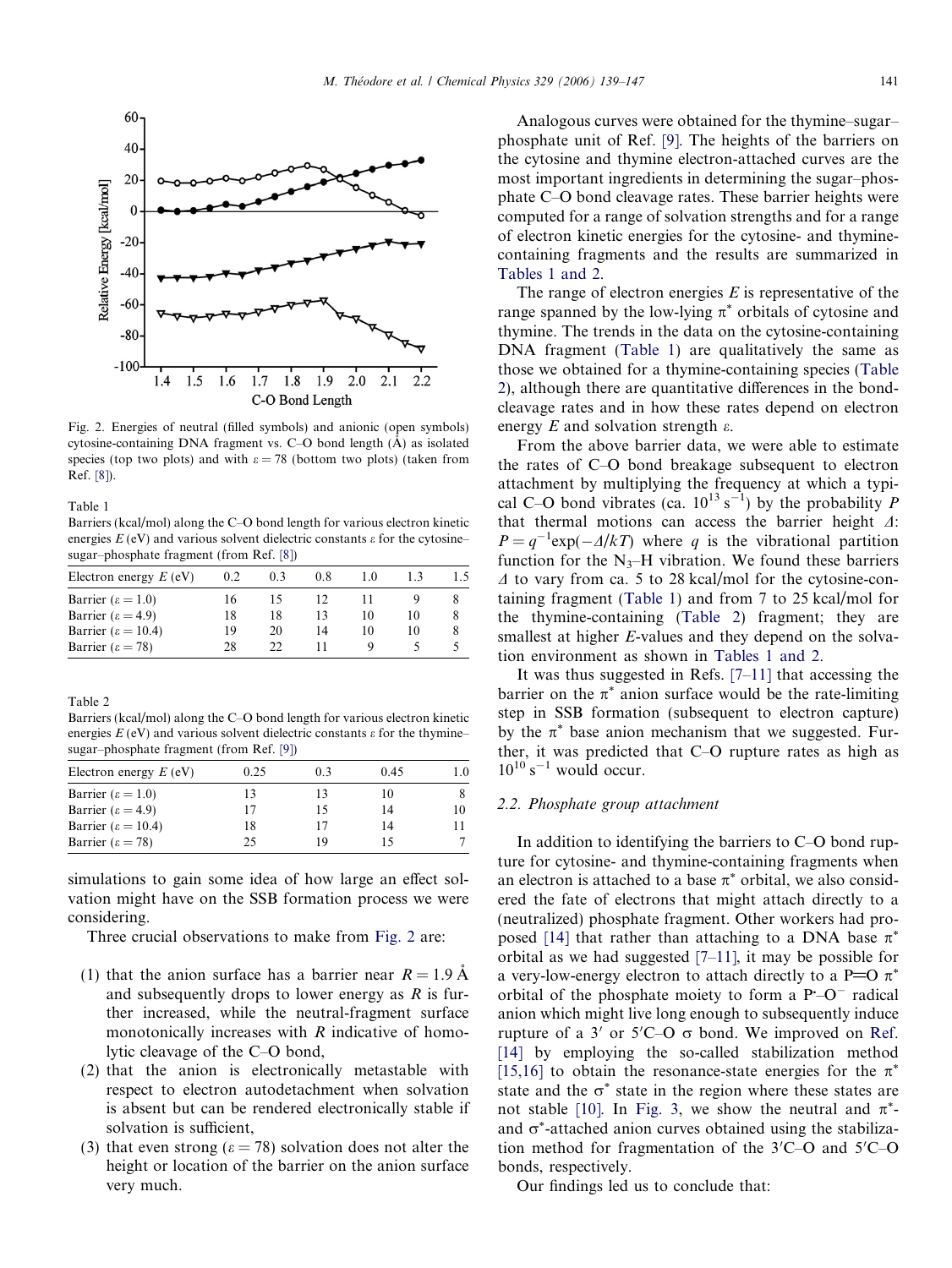<span id="page-3-0"></span>

Fig. 3. Energies of neutral,  $\pi^*$  anion, and  $\sigma^*$  anion for 3'C–O (top) and 5'C-O (bottom) bond rupture vs. C-O bond length (taken from Ref. [10]).

- (1) Unlike what was suggested in Ref. [\[14\],](#page-8-0) electrons having kinetic energies near 0 eV cannot attach directly at significant rates to DNA's phosphate units (even if these units are rendered neutral by counter-ions).
- (2) Electrons with energies in the  $2-3$  eV range (see Fig. 3) can attach directly (vertically) to DNA's (neutralized) phosphate group's P=O  $\pi^*$  orbital and form a metastable  $\pi^*$  anion which, by coupling to the repulsive O–C  $\sigma^*$  anion state, can lead to C–O bond cleavage.

Thus, we concluded that such anions can induce phosphate–sugar  $O-C \sigma$  bond cleavages but only at rates that we estimated (from the height of the barrier on the  $\pi^*/\sigma^*$ surface) to be ca.  $10^6$  s<sup>-1</sup> and only for electrons having energies in excess of 2 eV.

# 2.3. Effects of base  $\pi$ -stacking

We also examined the barriers to sugar–phosphate C–O bond cleavage for the  $\pi$ -stacked model compound shown in Fig. 4.

In [Fig. 5,](#page-4-0) we show plots of the electronic energies of the neutral and base  $\pi^*$ -attached species for the energy E of the attached electron ranging from 0.3 to 2.0 eV. The  $\pi^*$ -anion



Fig. 4. Fragment of DNA showing the three nucleotides containing cytosine–sugar–phosphate units. The C–O bond cleaved in SSB formation is marked with an arrow (taken from Ref. [\[11\]](#page-8-0)).

energy profiles suggest that C–O bond rupture requires surmounting a 11–25 kcal/mol barrier (depending on the electron energy  $E$ ) but that the fragmentation process is exothermic in all cases. In [Table 3,](#page-4-0) we collect from [Fig. 5](#page-4-0) values of the barrier heights along the C–O bond length for various  $E$  values, and we show the value of  $R$  at which the barrier occurs in each case.

Comparing the barrier heights for the single-cytosine– sugar–phosphate unit [\(Table 1](#page-2-0)) with those obtained for the fragment containing three nucleotides ([Table 3](#page-4-0)), we note that  $\pi$ -stacking seems to increase the barrier heights [\[17\]](#page-8-0) by ca. 8 kcal/mol. As a result,  $\pi$ -stacking can be expected to substantially lower the predicted rates of SSB formation compared to our predictions in [\[7–10\]](#page-8-0).

## 2.4. Sugar–base  $C-N_1$  bond cleavage

We also examined the possibility of breaking a sugar– cytosine  $C-N_1$  bond. Although this would not cleave the backbone of DNA, it would lead to base release and the carbon-centered sugar radical formed could react with nearby groups to cause a strand break. As our earlier studies made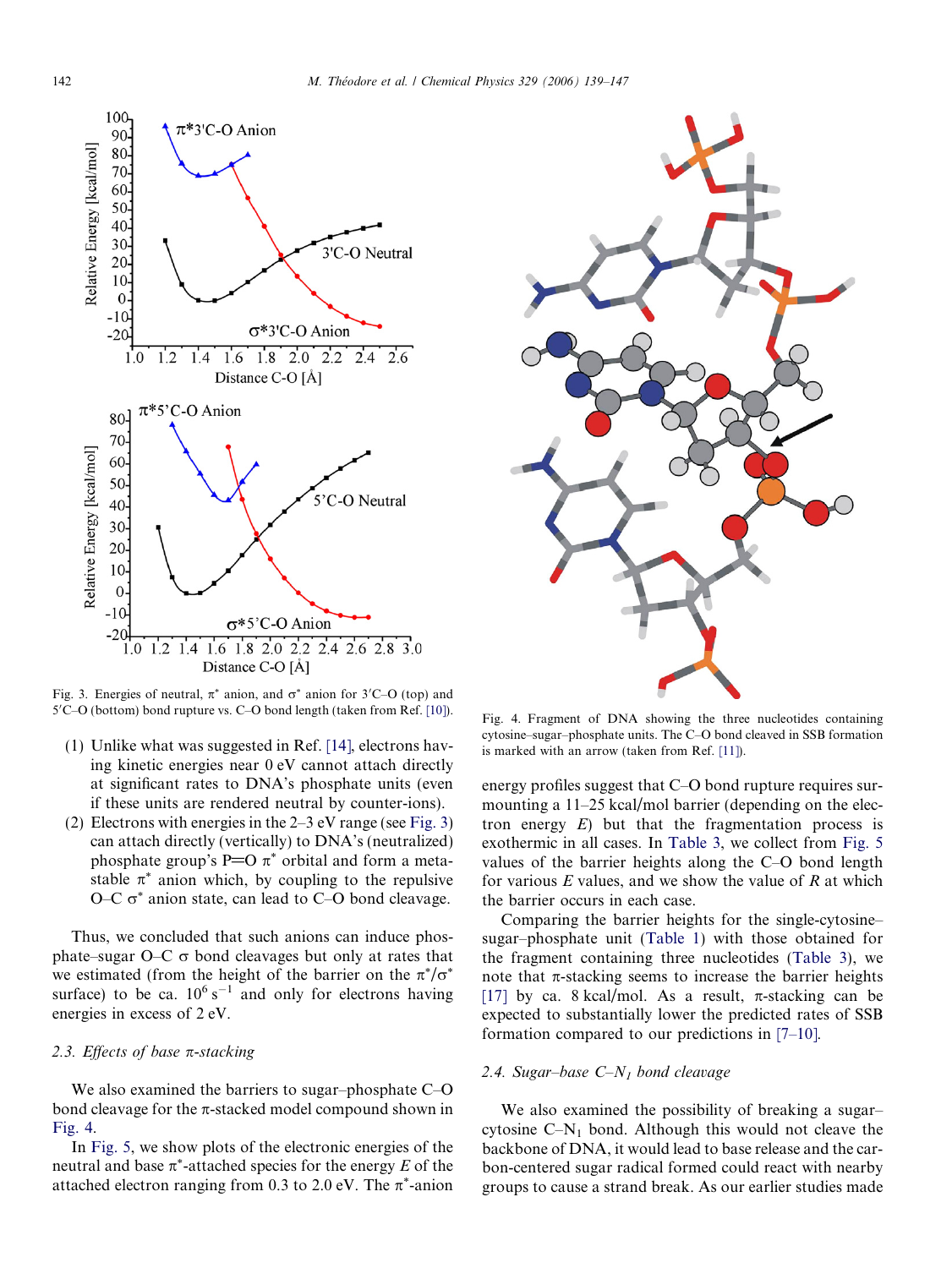<span id="page-4-0"></span>

Fig. 5. Energies of neutral fragment (solid square symbols) and of the  $\pi^*$ -anion (open square symbols) fragment at various electron energies  $E$  (taken from Ref. [\[11\]\)](#page-8-0).

Table 3 Barriers (kcal/mol) and C–O bond lengths  $R(A)$  at the barrier for various electron energies  $E$  (eV) for the three-nucleotide system

| Electron energy $E$ | 0.3  | 0.86 | 1.0  |     |     | 2.0  |
|---------------------|------|------|------|-----|-----|------|
| Barrier             |      |      |      | I h |     |      |
| R at barrier        | 1.85 | 1.80 | 1.80 | 175 | 175 | 1.70 |

clear, it is the electronic stability of the anion formed when bond cleavage occurs that provides the thermodynamic driving force (and thus the low barriers on the anion surfaces) for bond breaking. We thought that the anion formed when a sugar–cytosine  $C-N_1$  bond breaks could be stable enough to make this bond cleavage also facile, so we decided to address this issue.

In [Fig. 6,](#page-5-0) we plot the energy of the cytosine–sugar–phosphate fragment as the sugar–cytosine  $C-N_1$  bond is stretched both for the neutral and  $\pi^*$ -anion species for an electron energy of  $E = 0.8$  eV (this energy was found to be in the range of the cytosine  $\pi^*$  orbitals as discussed earlier).

The  $\pi^*$ -anion energy profile suggests that C–N bond rupture requires surmounting a 43 kcal/mol barrier. Recall, that the barrier height calculated for the same energy of the attached electron ( $E = 0.8$  eV) for C–O bond cleavage in cytosine–sugar–phosphate is 12 kcal/mol. Thus, we concluded that it is unlikely that SSB's can occur via sugar– cytosine C–N bond rupture at a rate that would compete with sugar–phosphate C–O bond rupture.

In [Fig. 7](#page-5-0), we summarize the bond-cleavage barrier data we obtained (illustrating, for example, the barriers when 1 eV electrons attach) for sugar–phosphate C–O, base– sugar N–C, and base N–H bonds.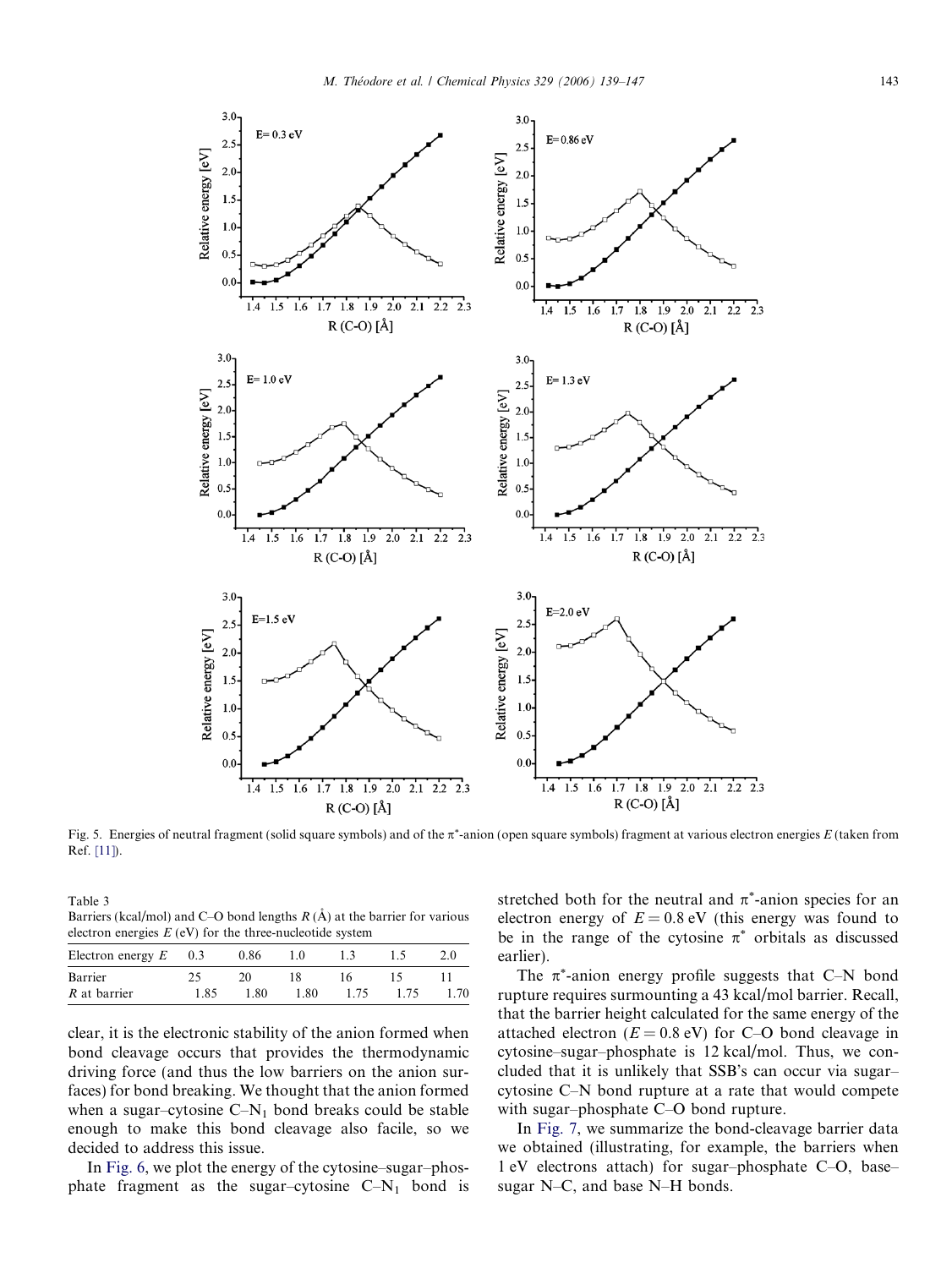<span id="page-5-0"></span>

Fig. 6. Energies of the neutral (solid square symbols) and of the  $\pi^*$ -anion (open square symbols) DNA fragment vs. C-N bond length  $(\AA)$  as isolated species at electron energy  $E = 0.8$  eV (taken from Ref. [\[11\]\)](#page-8-0).

#### 3. Methods

In this study, we consider cleavage of the  $N_3$ –H bond of an isolated thymine molecule as drawn in Fig. 8.

We chose this fragment to examine partly because of recent elegant experimental results [\[18\]](#page-8-0) showing the H atom loss from thymine occurs for electrons having energies near 1 eV primarily from the  $N_1$  position (see Fig. 8) while ca. 1.4 eV is required to cleave the  $N_3$ –H bond by electron attachment. In addition, earlier theoretical calcu-



Fig. 8. The thymine molecule showing the  $N_3$ –H bond whose cleavage is studied here.

lations [\[19\]](#page-8-0) had shown the  $N_3$ –H bond to require more energy to cleave than the  $N_1$ –H bond in agreement with [\[18\]](#page-8-0). Because we had earlier considered all reasonable (i.e., expected to have low energy barriers) bond cleavages other than the  $N_3$ –H bond, it was important that we finalize our series of studies by studying this bond cleavage using the same tools as in our earlier studies.

#### 3.1. Ab initio strategy

Because the thymine  $\pi^*$ -anion is metastable with respect to electron loss, we had to take additional measures to make sure that the energy of the adiabatic state of the anion relative to that of the neutral fragment shown in Fig. 8



Fig. 7. Structure of DNA (taken from Chart 1 of Ref. [\[6\]\)](#page-8-0) showing the sugar–phosphate C–O bonds having the lowest barriers, the base–sugar N–C bonds having higher barriers, and the N–H bond studied here. Also shown is the site of the P=O  $\pi^*$  orbital to which higher-energy (>2 eV) electrons can attach.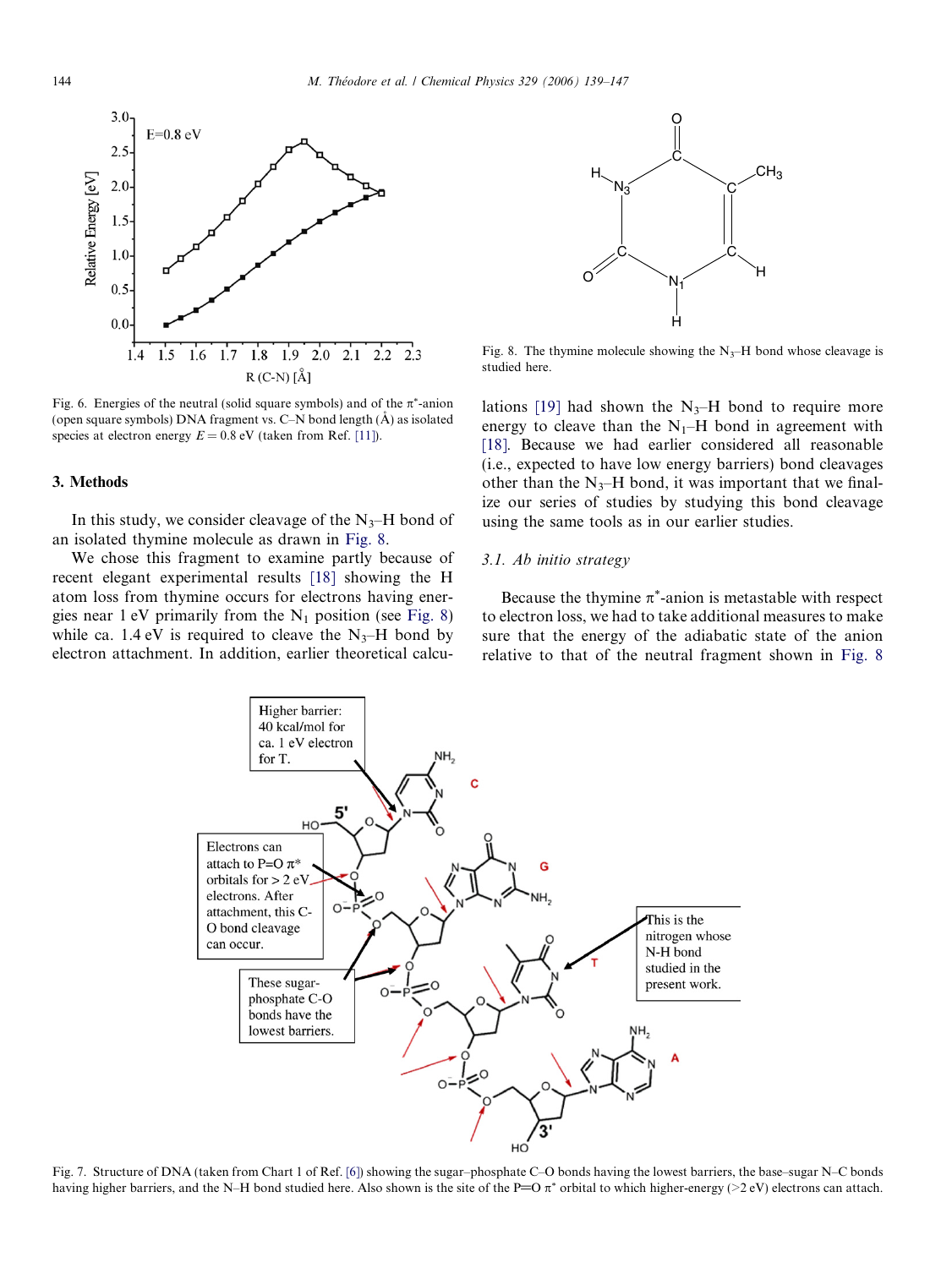<span id="page-6-0"></span>was correct. In particular, we know from Ref. [\[4\]](#page-8-0) and from our own earlier work at what energy range the low-lying  $\pi^*$ anion states of thymine occur. We thus decided to model attachment of a 1 eV electron to a thymine  $\pi^*$  orbital. To describe attaching an excess electron of energy  $E = 1$  eV to the lowest  $\pi^*$ -orbital of thymine, we needed to fine tune our atomic orbital basis set to produce a  $\pi^*$ -attached anion having such an energy. We did so by scaling the exponents of the most diffuse  $\pi$ -type basis functions on the atoms within the thymine ring to generate a  $\pi^*$ -anion that vertically was 1 eV above the neutral. Of course, we also visually inspected the orbital to make sure it indeed was of valence  $\pi^*$  character. Based on our earlier experience, we decided to perform all of our calculations at the unrestricted second-order Møller–Plesset (UMP2) level of theory.

After making sure that our  $\pi^*$ -attached anion was vertically metastable by 1 eV, we then needed to compute the energy of the anion at a range of  $N_{3}$ –H bond lengths to map out the energy profile of the anion as it fragments to release a hydrogen atom. Because the anion is metastable, we could not use conventional quantum chemical methods to construct this energy profile because such calculations would undergo variational collapse [\[20\]](#page-8-0). Therefore, we utilized a tool that we have successfully employed in numerous earlier studies of metastable anions. We incremented the nuclear charges of the N<sub>3</sub> nitrogen (from 7 to  $7 + \delta q$ ) and the hydrogen atom (from 1 to  $1 + \delta q$ ) attached to this nitrogen by amounts  $\delta q$  and then evaluated (at the UMP2 level) the energy difference between the neutral thymine and thymine anion (i.e., the artificial ''electron binding energy"). If the charge increment  $\delta q$  is large enough, the anion with the artificially enhanced nuclear charges will be rendered stable [\[21\]](#page-8-0) relative to the neutral (also with enhanced nuclear charges) and thus amenable to conventional quantum chemistry treatment. By computing the electron binding energy vs.  $\delta q$  for values of  $\delta q$  at which the binding energy is positive, we can then extrapolate to  $\delta q \rightarrow 0$  to predict the energy of the (metastable) anion relative to the neutral. Of course, we need to perform such charge-stabilization calculations at all values of the  $N_3$ –H bond length to generate the desired anion energies.

Finally, we note that all calculations were performed using the Gaussian-03 [\[22\]](#page-8-0) suite of programs, and the three-dimensional plots of the molecular orbitals were generated with the MOLDEN program [\[23\]](#page-8-0).

# 4. Results

From our earlier studies [\[7–11\]](#page-8-0), we knew that we needed to evaluate the electronic energies of three different electronic states for each value of the  $N_3$ –H bond length:

- (i) the neutral thymine as it undergoes homolytic cleavage of this N–H bond,
- (ii) the anion in which the extra electron is bound to the thymine  $\pi^*$  orbital lying 1 eV above the neutral at the neutral thymine's equilibrium geometry,

(iii) the anion in which the extra electron is bound to the  $N_3$ –H  $\sigma^*$  orbital; it is this state that generates the hydrogen atom plus a stable thymine-based anion at large R.

In Fig. 9, we qualitatively illustrate the expected behavior of these three states as functions of the  $N_3$ –H bond length.

The spacing between the  $\pi^*$  anion and neutral curves relates to the energy of the metastable state formed when an electron having kinetic energy matching this energy spacing attaches to the neutral thymine. The  $\sigma^*$  anion curve describes how the energy of the anion with two electrons in the N<sub>3</sub>–H bonding  $\sigma$  orbital and one in the corresponding anti-bonding  $\sigma^*$  orbital varies. The large-R asymptote of the  $\sigma^*$  anion curve is governed both by the energy needed to homolitically cleave the  $N_3$ –H bond and the electron affinity of the  $N_3$ -centered radical formed upon bond cleavage. Now, let us discuss how we obtained the actual ab initio neutral,  $\pi^*$  and  $\sigma^*$  anion curves for thymine.

As discussed in Section [3](#page-5-0), we needed to use the chargestabilization method to evaluate the energies of the  $\pi^*$ - and  $\sigma^*$ -anions at N<sub>3</sub>–H bond lengths where these states are metastable. In [Fig. 10](#page-7-0), we show two charge-stabilization plots for the  $\sigma^*$ -attached anion to illustrate and to give the reader some idea of how reliable these extrapolations are.

In [Fig. 11](#page-7-0), we show the neutral,  $\pi^*$ -attached and  $\sigma^*$ attached anion energy profiles obtained using the procedures outlined above for thymine.

At  $N_3$ –H distances of 1.2 and 1.3 Å, two data points are shown (triangles) for the  $\sigma^*$ -anion to offer the reader some idea of the uncertainties in our extrapolated anion energies.

Fig. 9. Expected shapes of the energy profiles for the thymine neutral,  $\pi^*$ attached anion, and N<sub>3</sub>–H  $\sigma^*$ -attached anion as functions of the N<sub>3</sub>–H bond length.

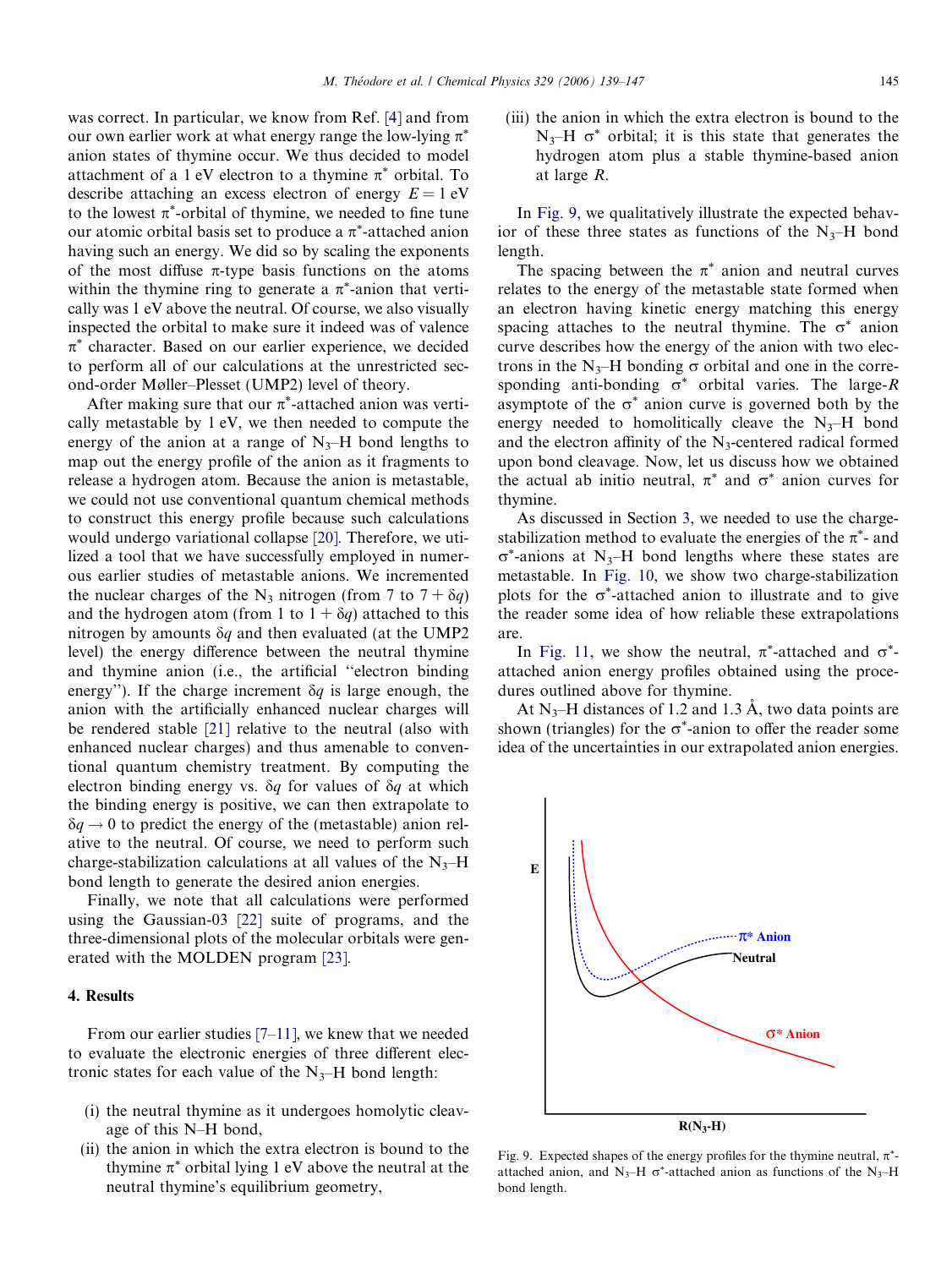<span id="page-7-0"></span>

Fig. 10. Charge-stabilization plots of the electron binding energies (eV) as functions of the added nuclear charge ( $\delta q$ ) for N<sub>3</sub>–H bond lengths of 1.2 Å (top) and  $1.3 \text{ Å}$  (bottom).



Fig. 11. Energies (eV relative to neutral thymine at its equilibrium geometry) of neutral thymine (filled circles),  $\pi^*$ -attached anion (open circles), and  $\sigma^*$ -attached anion (triangles) as functions of the N<sub>3</sub>–H bond length  $(\AA)$ .

The two points at  $R = 1.2 \text{ Å}$  were obtained from the charge-stabilization plots extrapolating energies for  $\delta q$  values of 0.2–0.5 (upper triangle) or  $\delta q$  ranging from 0.2 to 0.4 (lower triangle). The two points at  $R = 1.3 \text{ Å}$  were obtained by extrapolating energies for  $\delta q$  between 0.1 and 0.4 (upper triangle) or between 0.1 and 0.3 (lower triangle). We expect the data obtained for smaller  $\delta q$  values to be more accurate (because the modification of the electronic Hamiltonian is smallest), so the lower triangles are probably more accurate in each case. However, one can see that considerable error arises in our extrapolated estimates, especially at shorter *-values where the minimum* value of  $\delta q$  needed to render stable the  $\sigma^*$  anion is largest.

# 5. Summary

The primary predictions that we can reach from our results in Fig. 11 are that:

- 1. When an electron having kinetic energy near 1 eV is attached to a  $\pi^*$  orbital of thymine, there still remains a barrier (where the  $\pi^*$  and  $\sigma^*$  curves cross) of ca. 1.2 eV that must be surmounted before the nascent anion can evolve adiabatically to the  $\sigma^*$  surface and thus cleave the  $N_3$ –H bond. This result seems to be in line with the prediction shown in Fig. 1 of Ref. [\[19\].](#page-8-0)
- 2. The thermodynamic threshold for  $N_{3}$ –H bond cleavage (the energy difference between the minimum of the neutral and the energy of the anionic fragments) is ca. 1.4 eV.
- 3. The fact that the experiments [\[18\]](#page-8-0) show  $N_3$ –H bond cleavage to occur at electron energies near 1.4 eV suggests, recalling points 1 and 2 above, that surmounting the 1.2 eV barrier on the thymine anion surface may not be required. Rather, attaching an electron with barely enough energy to place the anion at the energy of its asymptotic fragments may be all that is required. The latter observation, in turn, suggests that tunnelling along the  $N_3$ –H bond is involved; otherwise, one would have to surmount the barrier on the anion surface which would require the electron to have 2.2 eV (1.0 eV to access the  $\pi^*$  state and another 1.2 eV to allow the  $N_{3}$ –H bond to surmount the barrier).
- 4. A refinement of the suggestion offered in point 3 is that thermal excitation of the  $N_3$ –H bond (the experiments in Ref. [\[18\]](#page-8-0) use thymine (T) at 385–400 K) may elongate this bond and thus move the anion upward on the  $\pi^*/$  $\sigma^*$  surface thus requiring less tunnelling to reach the product  $(T-H)^{-} + \overline{H}$ .
- 5. Of course, as it pertains to our series of studies concerning SSBs in DNA, it appears that cleavage of the  $N_{3}$ –H bond is not competitive with cleavage of the sugar– phosphate C–O bond where the barrier to be surmounted [\[24\]](#page-8-0) was ca. 0.5 eV. So, the dominant pathway for SSB formation induced by very low-energy electrons is still predicted to involve C–O bond rupture subsequent to base  $\pi^*$  attachment.